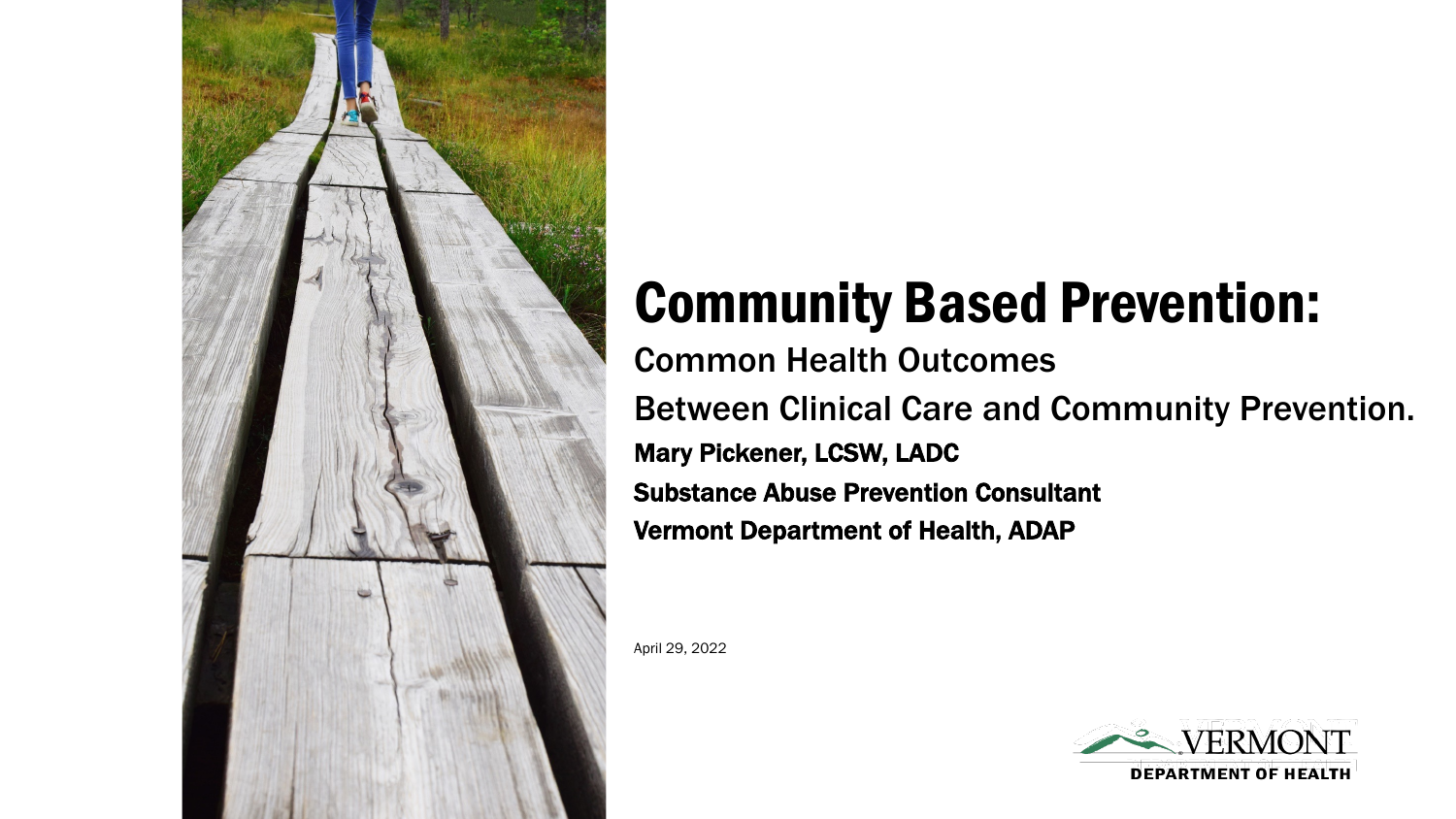### Vermont Prevention Model

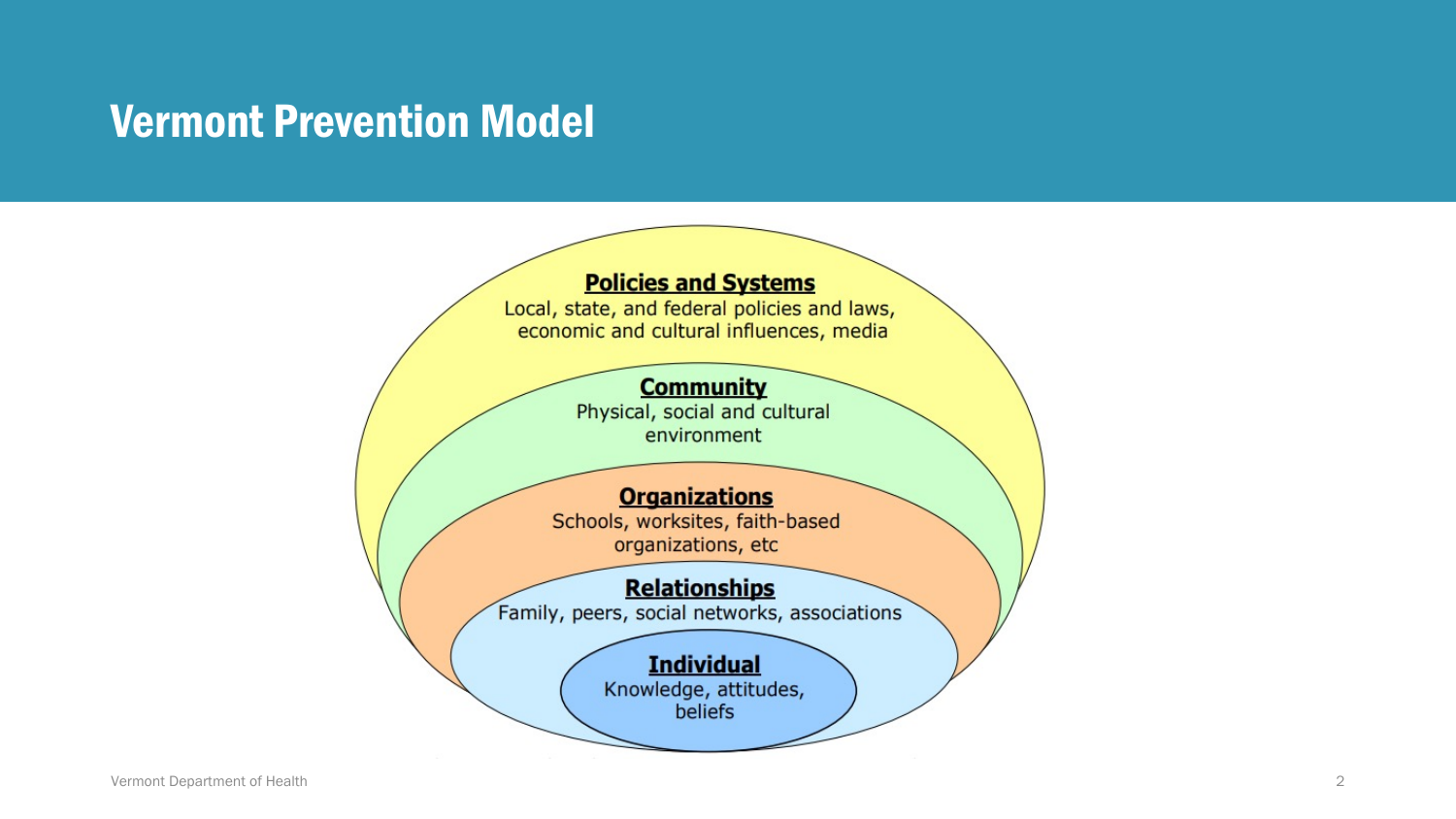### Prevention in Our Community

The goal of prevention is to reduce the opportunity for a chronic health issue to take hold in individuals, families and communities.

We do that through:

**Education** 

Laws

Policy and Practices

Norms

**Culture** 

**Attitudes** 

Early Intervention

Empowerment

Community Design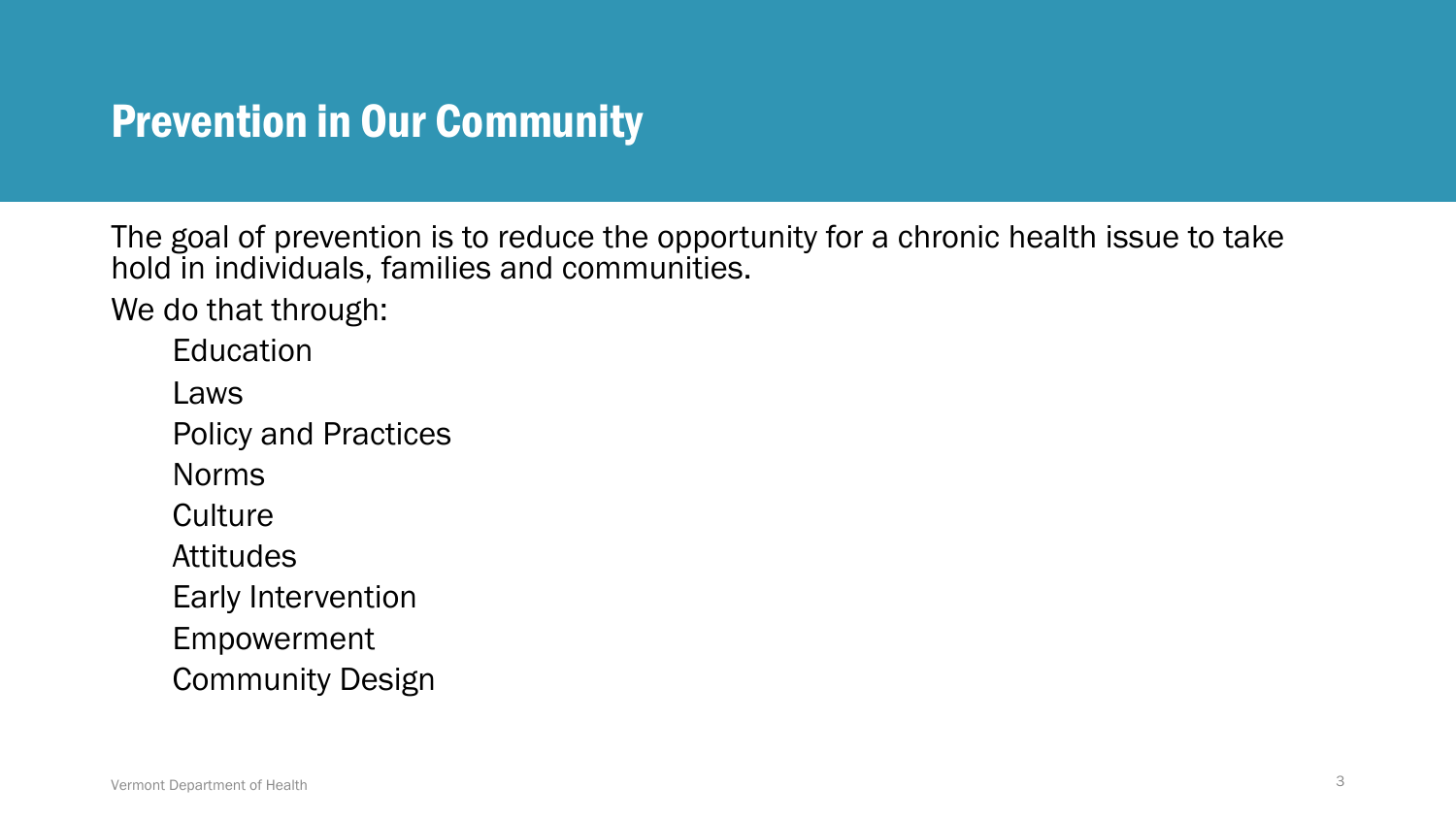## Links Between Community Prevention and Clinical Care

#### Primary Prevention

- Reduces the incidence of a chronic illness, disparity or public health issue.
- Focus is population level change on chronic issues.
- Addresses a chronic disease or issues by targeting interventions in certain areas such as youth, ordinances and media.
- Changing the environment where we live, reduces the incidence of all chronic health issues for all people.

#### Clinical Care

- Reduces the symptoms of an illness or reduces the onset of an illness.
- Individual change on chronic illness.
- Address the chronic disease or presenting problem individually with medication or other intervention for an individual.
- Individual interventions geared toward changing a behavior or physical illness.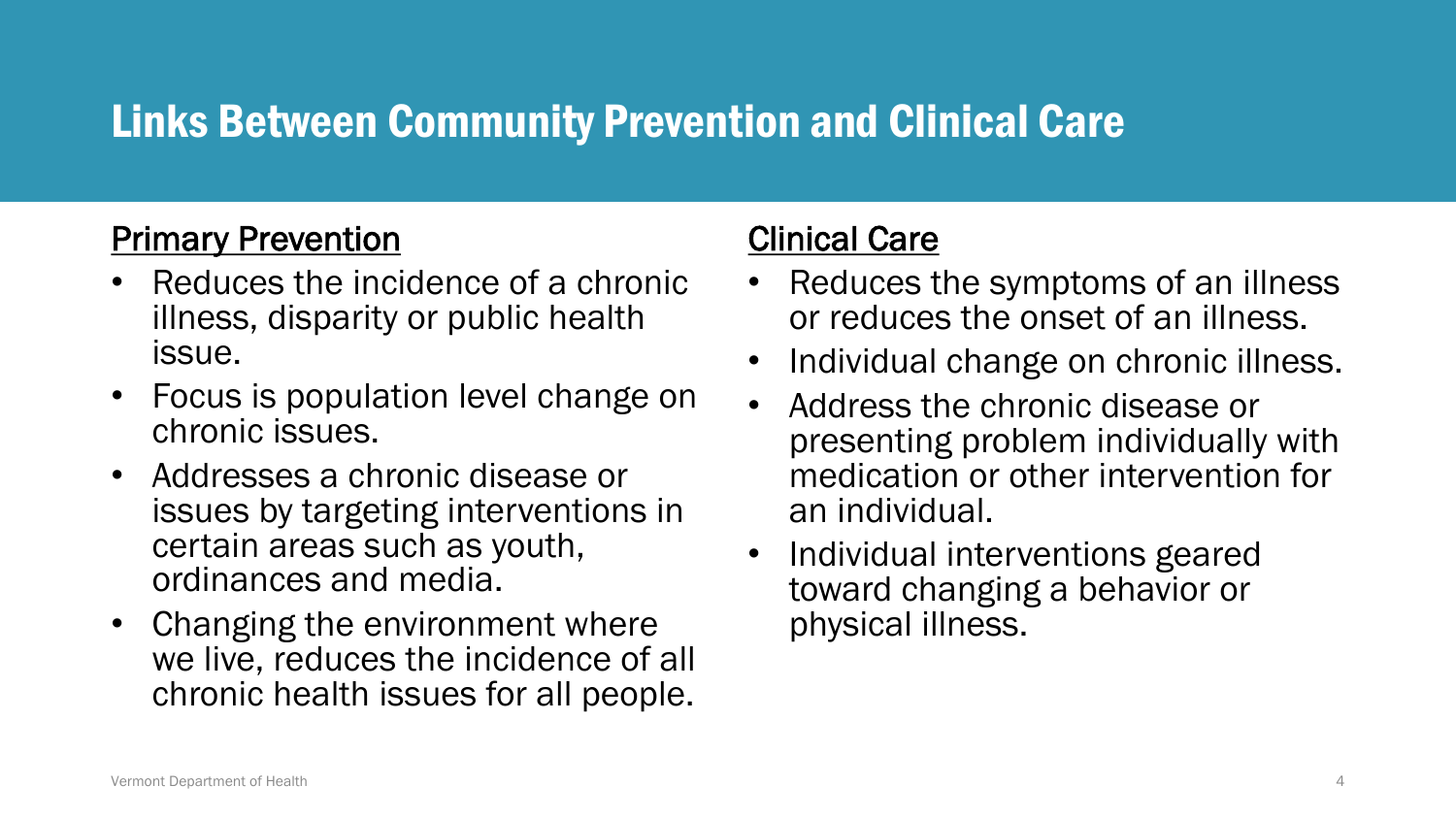### Celebrating the Connections

- The focus is on health and wellness.
- Look at both behavioral issues as well as physical ailments.
- Blending how we do our work through data and science.
- Recognizing Primary Prevention reduces chronic disease and all public health issues.
- Capitated Payments- catching illness early saves money.
- Broadening our understanding of behaviors and experiences that lead to chronic disease and the role they play in health, wellness, community safety and personal success.
- Strategic Planning- targeting interventions for better outcomes.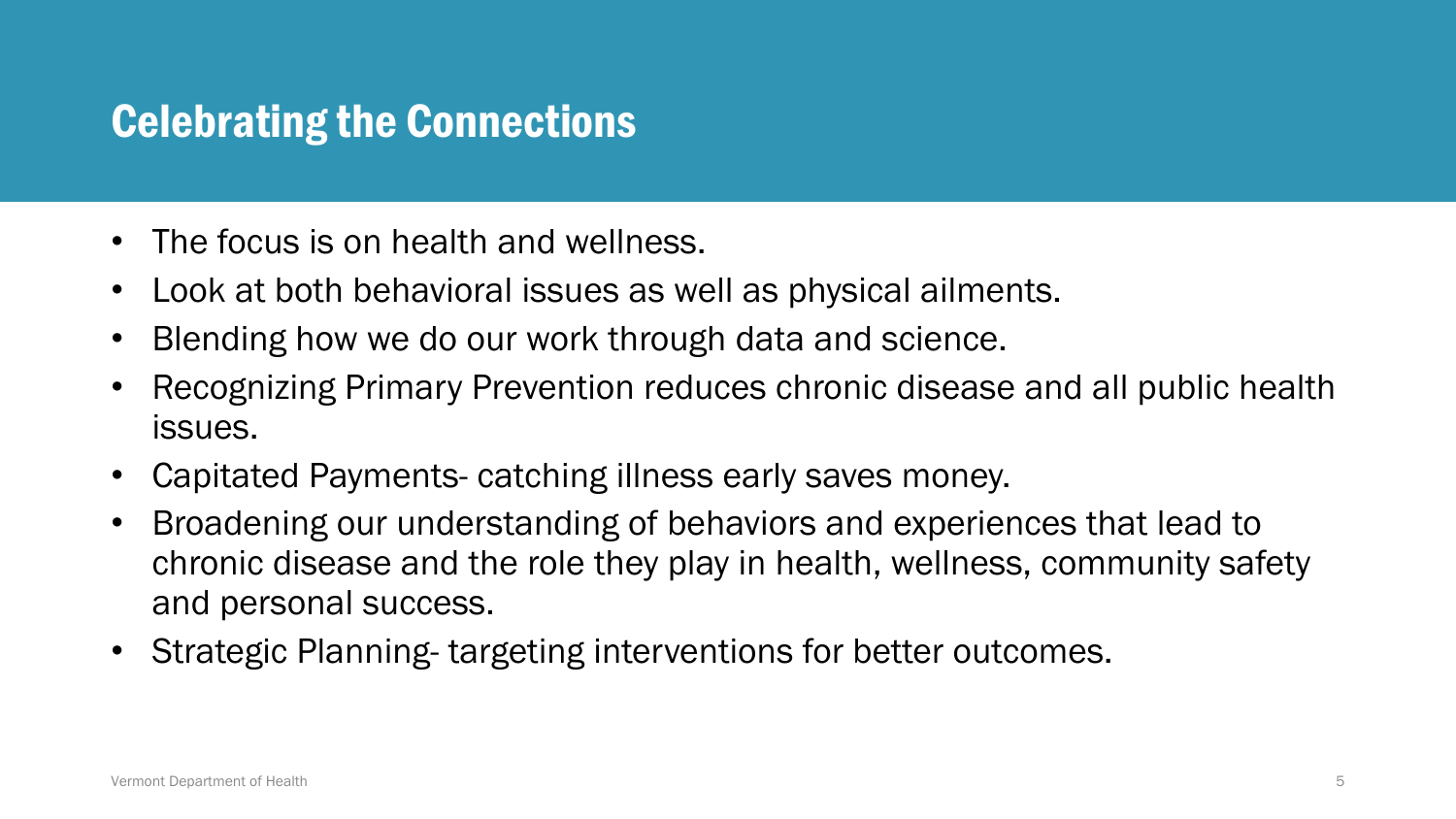## Here's my Hope List:

Clinical and Community Collaborations…YES!

- Prevention takes a little longer to show results, and the successes are lifetime changes. Invest in Primary Prevention to increase positive outcomes and reduce chronic disease together.
- Dedicate a percentage of the capitated payments to primary prevention.
- Continue to share knowledge, ideas, and data to collaborate to improve health outcomes in our community and community members.
- Let's keep working to finding common successes and continue to celebrate all the great work we do. We don't celebrate enough, let's do more!